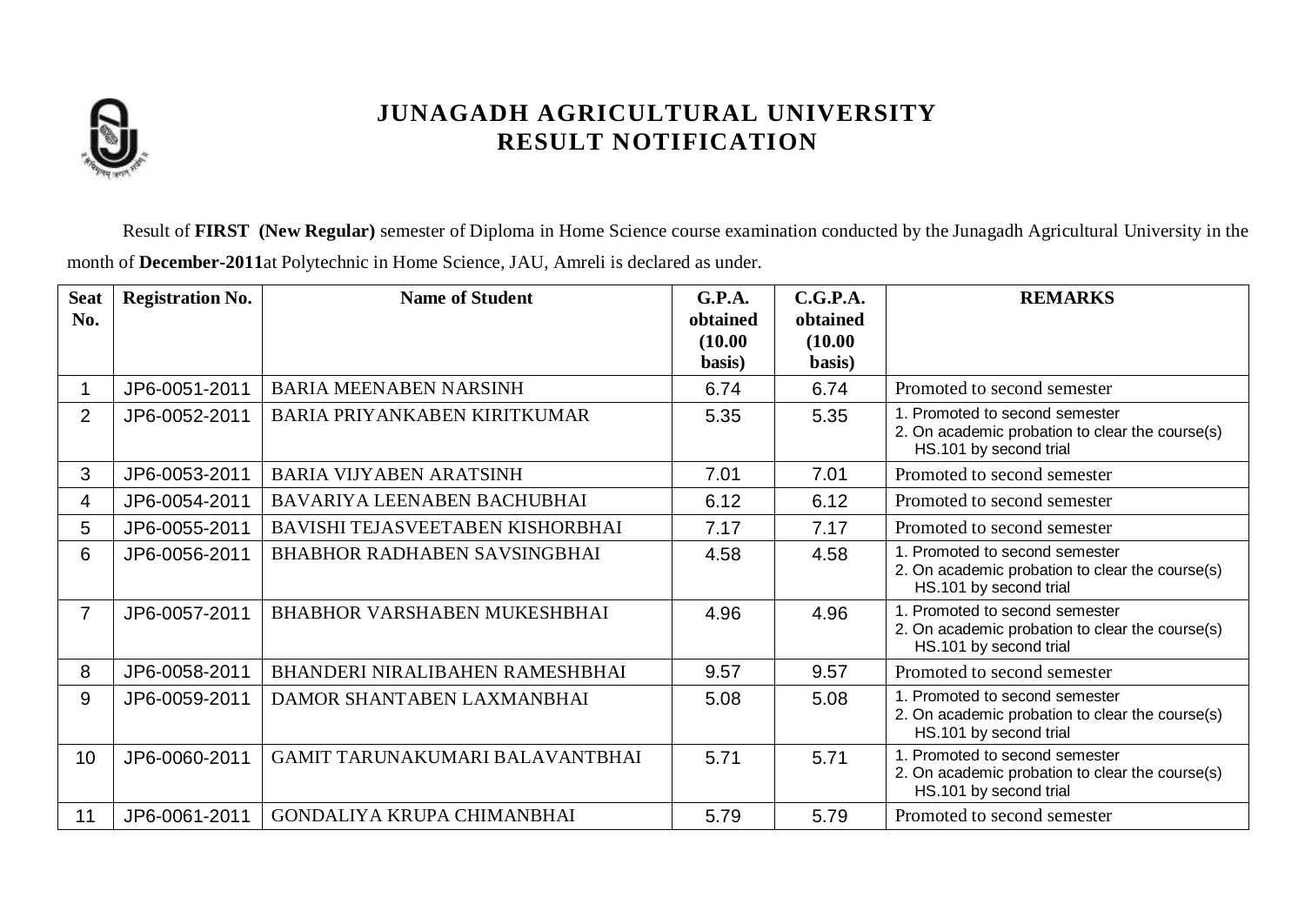| 12 | JP6-0062-2011 | KAMLIYA SHILPABEN JIVANBHAI  | 4.60 | 4.60 | 1. Promoted to second semester<br>2. On academic probation to clear the course(s)<br>HS.101 by second trial                                                                                                                                               |
|----|---------------|------------------------------|------|------|-----------------------------------------------------------------------------------------------------------------------------------------------------------------------------------------------------------------------------------------------------------|
| 13 | JP6-0063-2011 | KANPARIYA ASHABEN KISHORBHAI | 8.12 | 8.12 | Promoted to second semester                                                                                                                                                                                                                               |
| 14 | JP6-0064-2011 | KASAVALA ARCHANA MAGANBHAI   | 7.71 | 7.71 | Promoted to second semester                                                                                                                                                                                                                               |
| 15 | JP6-0065-2011 | KASAVALA HETALBEN RAMESHBHAI | 8.32 | 8.32 | Promoted to second semester                                                                                                                                                                                                                               |
| 16 | JP6-0066-2011 | KHANIYA RITABEN DEVASHIBHAI  | 5.52 | 5.52 | 1. Promoted to second semester<br>2. On academic probation to clear the course(s)<br>HS.101 by second trial                                                                                                                                               |
| 17 | JP6-0067-2011 | KOTADIYA KINJAL PARSOTAMBHAI | 5.25 | 5.25 | 1. Promoted to second Semester<br>2. On academic probation to clear the course(s)<br>HS.101 by second trial                                                                                                                                               |
| 18 | JP6-0068-2011 | MACWAN NIRALIBEN GIRISHBHAI  | 6.95 | 6.95 | Promoted to second semester                                                                                                                                                                                                                               |
| 19 | JP6-0069-2011 | MARDHANI SOFIA KARIMBHAI     | 0.00 | 0.00 | 1. Not promoted to second semester<br>2. On academic probation to clear the course $(s)$<br>HS.101 and HS.102 by second trial<br>3. She has to repeat the course HS.103,<br>HS.104, HS.105 and HS.106 by second trial<br>as and when the same are offered |
| 20 | JP6-0070-2011 | MORI NILAMBEN BHANABHAI      | 7.46 | 7.46 | Promoted to second semester                                                                                                                                                                                                                               |
| 21 | JP6-0071-2011 | PANDA KALABEN SARDARBHAI     | 0.00 | 0.00 | 1. Not Promoted to second semester<br>2. On academic probation to repeat the<br>course(s)HS.101, HS.102, HS.103, HS.104,<br>HS.105 and HS.106 by second trial as and<br>when the same are offered                                                         |
| 22 | JP6-0072-2011 | PATEL FALGUNIBAHEN JITUBHAI  | 6.93 | 6.93 | Promoted to second semester                                                                                                                                                                                                                               |
| 23 | JP6-0073-2011 | PATEL HETALBAHEN SURESHBHAI  | 8.17 | 8.17 | Promoted to second semester                                                                                                                                                                                                                               |
| 24 | JP6-0074-2011 | PATEL KAILASHBEN RANJITSINH  | 7.59 | 7.59 | Promoted to second semester                                                                                                                                                                                                                               |
| 25 | JP6-0075-2011 | PATEL MAMTABEN NAGINBHAI     | 8.32 | 8.32 | Promoted to second semester                                                                                                                                                                                                                               |
| 26 | JP6-0076-2011 | PATEL VAISHALI RANJITSINH    | 8.59 | 8.59 | Promoted to second semester                                                                                                                                                                                                                               |
| 27 | JP6-0077-2011 | PATHAR CHANDRIKA NANJIBHAI   | 9.42 | 9.42 | Promoted to second semester                                                                                                                                                                                                                               |
| 28 | JP6-0078-2011 | RAM KAVITABEN ARJANBHAI      | 6.18 | 6.18 | 1. Promoted to second semester<br>2. On academic probation to clear the course(s)<br>HS.101 by second trial                                                                                                                                               |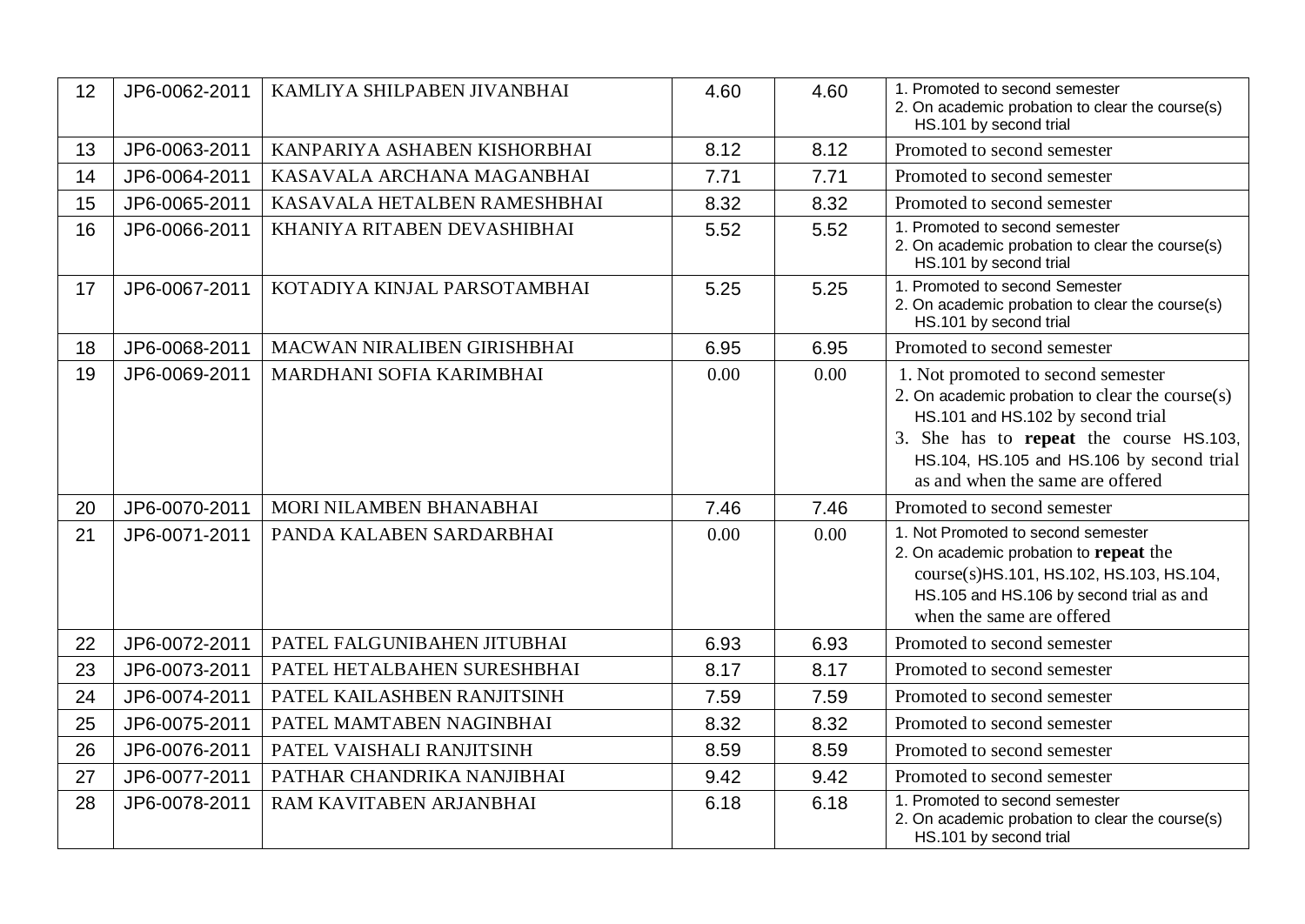| 29 | JP6-0079-2011 | RAM SHANTIBEN ARJANBHAI      | 6.89 | 6.89 | 1. Promoted to second semester<br>2. On academic probation to clear the course(s)<br>HS.101 by second trial |
|----|---------------|------------------------------|------|------|-------------------------------------------------------------------------------------------------------------|
| 30 | JP6-0080-2011 | RATHOD ARTIKUMARI MUKESHBHAI | 6.75 | 6.75 | Promoted to second semester                                                                                 |
| 31 | JP6-0081-2011 | SAVALIYA BHUMIKA DHIRUBHAI   | 7.11 | 7.11 | Promoted to second semester                                                                                 |
| 32 | JP6-0082-2011 | VASAVA HINABEN PARSING       | 8.67 | 8.67 | Promoted to second semester                                                                                 |
| 33 | JP6-0083-2011 | VASAVA RINABEN CHHANABHAI    | 6.37 | 6.37 | Promoted to second semester                                                                                 |
| 34 | JP6-0084-2011 | VINDHANI SALIMABEN AKBARALI  | 6.85 | 6.85 | Promoted to second semester                                                                                 |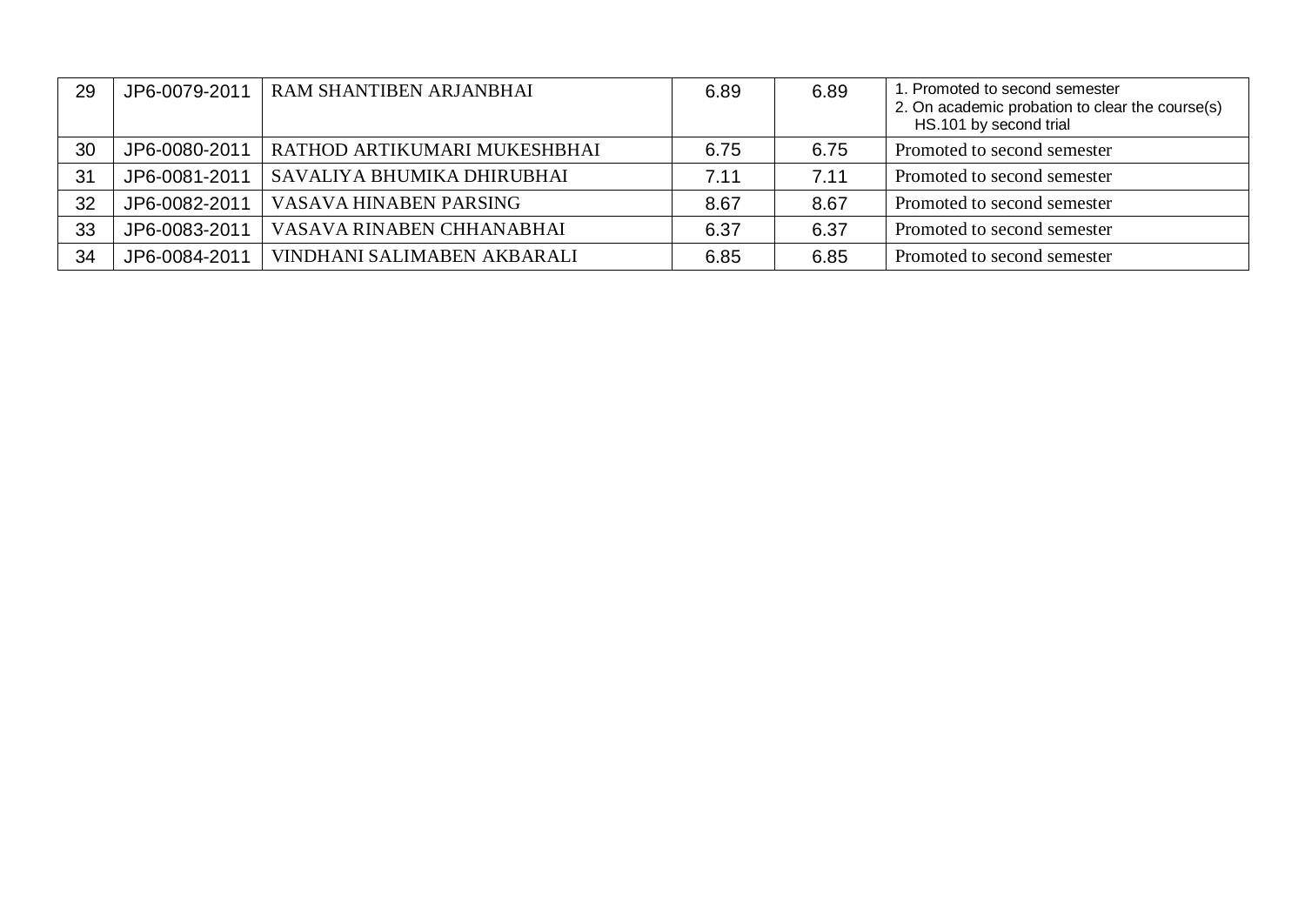

Result of **SECOND (New Supple.)** semester of Diploma in Home Science course examination conducted by the Junagadh Agricultural University in the month of **DECEMBER-2011**at Polytechnic in Home Science, JAU, Amreli is declared as under.

| <b>Seat</b><br>No. | <b>Registration No.</b> | <b>Name of Student</b>          | G.P.A.<br>obtained<br>(10.00)<br>basis) | C.G.P.A.<br>obtained<br>(10.00)<br>basis) | <b>REMARKS</b>              |
|--------------------|-------------------------|---------------------------------|-----------------------------------------|-------------------------------------------|-----------------------------|
|                    | JP6-0030-2010           | <b>GOHIL PARITABEN BABUBHAI</b> | 6.10                                    | 5.74                                      | Promoted to fourth Semester |
| $\overline{2}$     | JP6-0033-2010           | JUVALIYA DAXABEN MAHADEVBHAI    | 6.38                                    | 5.93                                      | Promoted to fourth Semester |
| 3                  | JP6-0037-2010           | KOTADIA SANGITABEN VALJIBHAI    | 6.72                                    | 6.15                                      | Promoted to fourth Semester |
|                    | JP6-0050-2010           | TAVIYAD MUNNIBEN VALABHAI       | 5.54                                    | 5.49                                      | Promoted to fourth Semester |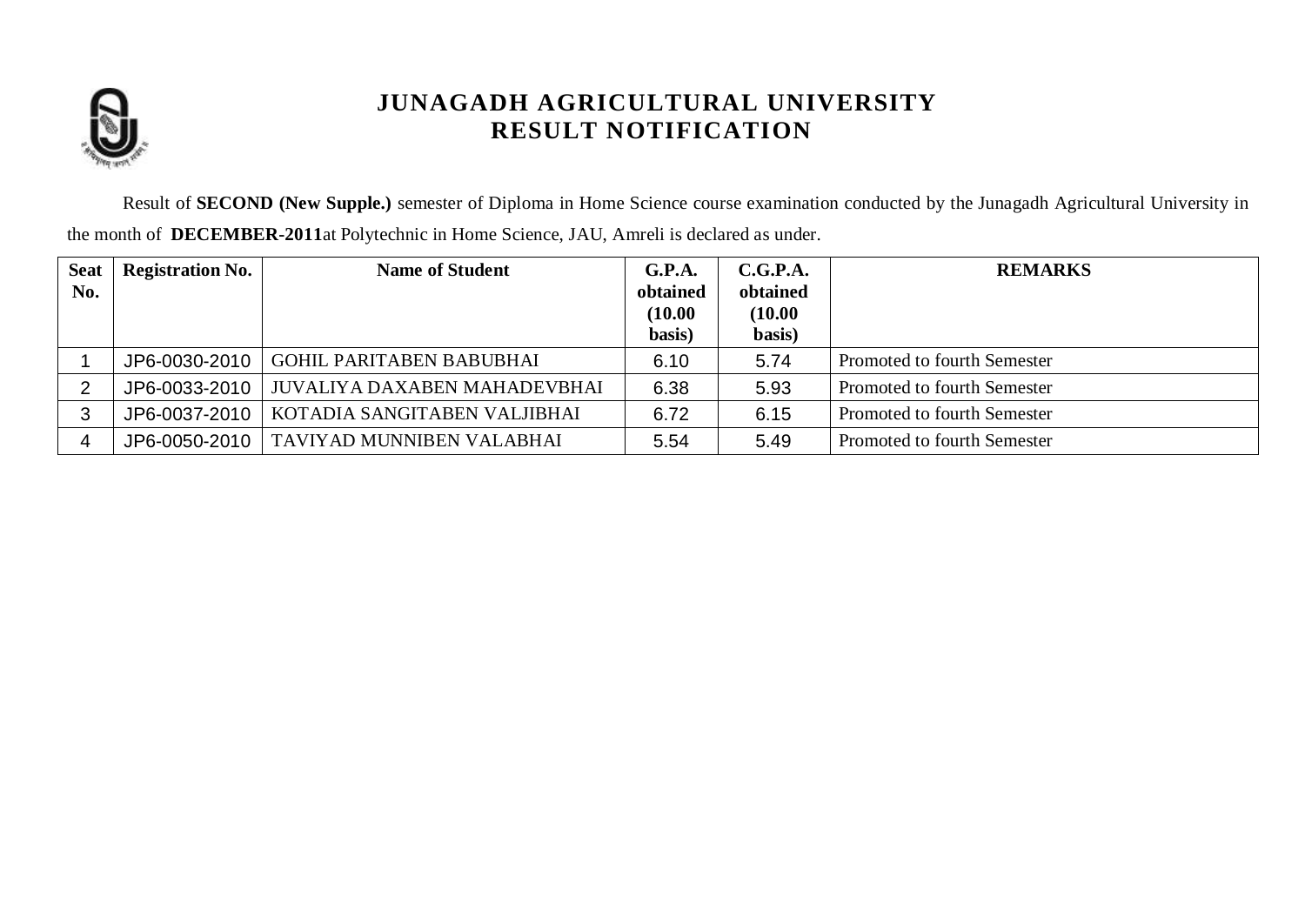

Result of **THIRD (New Regular)** semester of Diploma in Home Science course examination conducted by the Junagadh Agricultural University in the month of **December-2011**at Polytechnic in Home Science, JAU, Amreli is declared as under.

| <b>Seat</b><br>No. | <b>Registration No.</b> | <b>Name of Student</b>              | G.P.A.<br>obtained<br>(10.00)<br>basis) | C.G.P.A.<br>obtained<br>(10.00)<br>basis) | <b>REMARKS</b>                                                                                                         |
|--------------------|-------------------------|-------------------------------------|-----------------------------------------|-------------------------------------------|------------------------------------------------------------------------------------------------------------------------|
|                    | JP6-0026-2010           | AGRAVAT DAYABAHEN BHIKHARAM         | 7.28                                    | 6.87                                      | Promoted to fourth Semester                                                                                            |
| $\overline{2}$     | JP6-0027-2010           | BAGADA BHAVANABEN BHAGAVANBHAI      | 7.35                                    | 7.33                                      | Promoted to fourth Semester                                                                                            |
| 3                  | JP6-0030-2010           | <b>GOHIL PARITABEN BABUBHAI</b>     | 5.44                                    | 5.64                                      | 1. Promoted to fourth Semester<br>2. On academic probation to clear the course(s)<br>HS.305 by second trial            |
| 4                  | JP6-0033-2010           | <b>JUVALIYA DAXABEN MAHADEVBHAI</b> | 5.23                                    | 5.70                                      | 1. Promoted to fourth Semester<br>2. On academic probation to clear the course(s)<br>HS.303 by second trial            |
| 5                  | JP6-0034-2010           | <b>JUVALIYA RASILABEN MERUBHAI</b>  | 8.74                                    | 8.37                                      | Promoted to fourth Semester                                                                                            |
| 6                  | JP6-0035-2010           | KARKAR BHUMIKABEN GHANSHYAMBHAI     | 8.71                                    | 8.13                                      | Promoted to fourth Semester                                                                                            |
| $\overline{7}$     | JP6-0037-2010           | KOTADIA SANGITABEN VALJIBHAI        | 6.05                                    | 6.11                                      | Promoted to fourth Semester                                                                                            |
| 8                  | JP6-0039-2010           | NIMBARK AVANIBEN RAMESHKUMAR        | 6.43                                    | 6.66                                      | Promoted to fourth Semester                                                                                            |
| 9                  | JP6-0040-2010           | PAGHADAR DIVYABEN JAGADISHBHAI      | 7.06                                    | 7.12                                      | Promoted to fourth Semester                                                                                            |
| 10                 | JP6-0042-2010           | PATEL BHUMIKABEN AMRUTBHAI          | 8.44                                    | 7.89                                      | Promoted to fourth Semester                                                                                            |
| 11                 | JP6-0043-2010           | PATEL POOJABEN BHAGVANBHAI          | 6.79                                    | 7.03                                      | Promoted to fourth Semester                                                                                            |
| 12                 | JP6-0044-2010           | PATEL RUTIKABEN KANTILAL            | 8.37                                    | 8.33                                      | Promoted to fourth Semester                                                                                            |
| 13                 | JP6-0046-2010           | RAVAT PUSHPABEN KALUBHAI            | 6.52                                    | 6.44                                      | Promoted to fourth Semester                                                                                            |
| 14                 | JP6-0048-2010           | SHIYANI NIKITABEN LALJIBHAI         | 6.04                                    | 5.93                                      | Promoted to fourth Semester                                                                                            |
| 15                 | JP6-0050-2010           | TAVIYAD MUNNIBEN VALABHAI           | 4.98                                    | 5.32                                      | 1. Promoted to fourth Semester<br>2. On academic probation to clear the course(s)<br>HS.303 and HS.305 by second trial |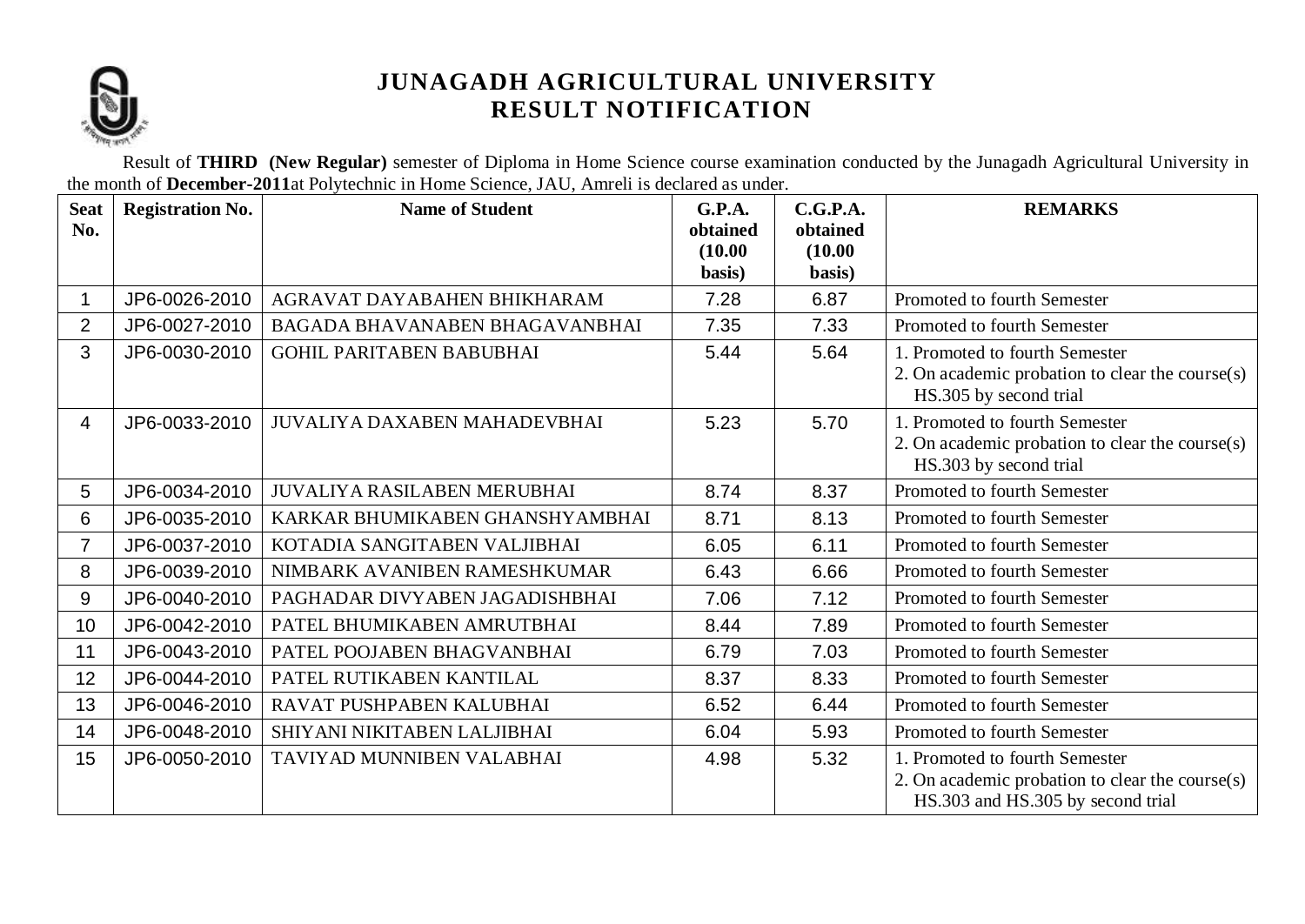

Result of **FOURTH (Old Supple.)** semester of Diploma in Home Science course examination conducted by the Junagadh Agricultural University in the month of **DECEMBER-2011**at Polytechnic in Home Science, JAU, Amreli is declared as under.

| <b>Seat</b> | <b>Registration No.</b> | <b>Name of Student</b>     | G.P.A.   | C.G.P.A. | <b>REMARKS</b>             |
|-------------|-------------------------|----------------------------|----------|----------|----------------------------|
| No.         |                         |                            | obtained | obtained |                            |
|             |                         |                            | (10.00)  | (10.00)  |                            |
|             |                         |                            | basis)   | basis)   |                            |
|             | JP6-0002-2009           | DAVE KAJAL LALITBHAI       | 4.99     | 5.95     | Promoted to sixth semester |
|             | JP6-0015-2009           | PARMAR VISHALBHAI KALUBHAI | 4.22     | 4.69     | Promoted to sixth semester |